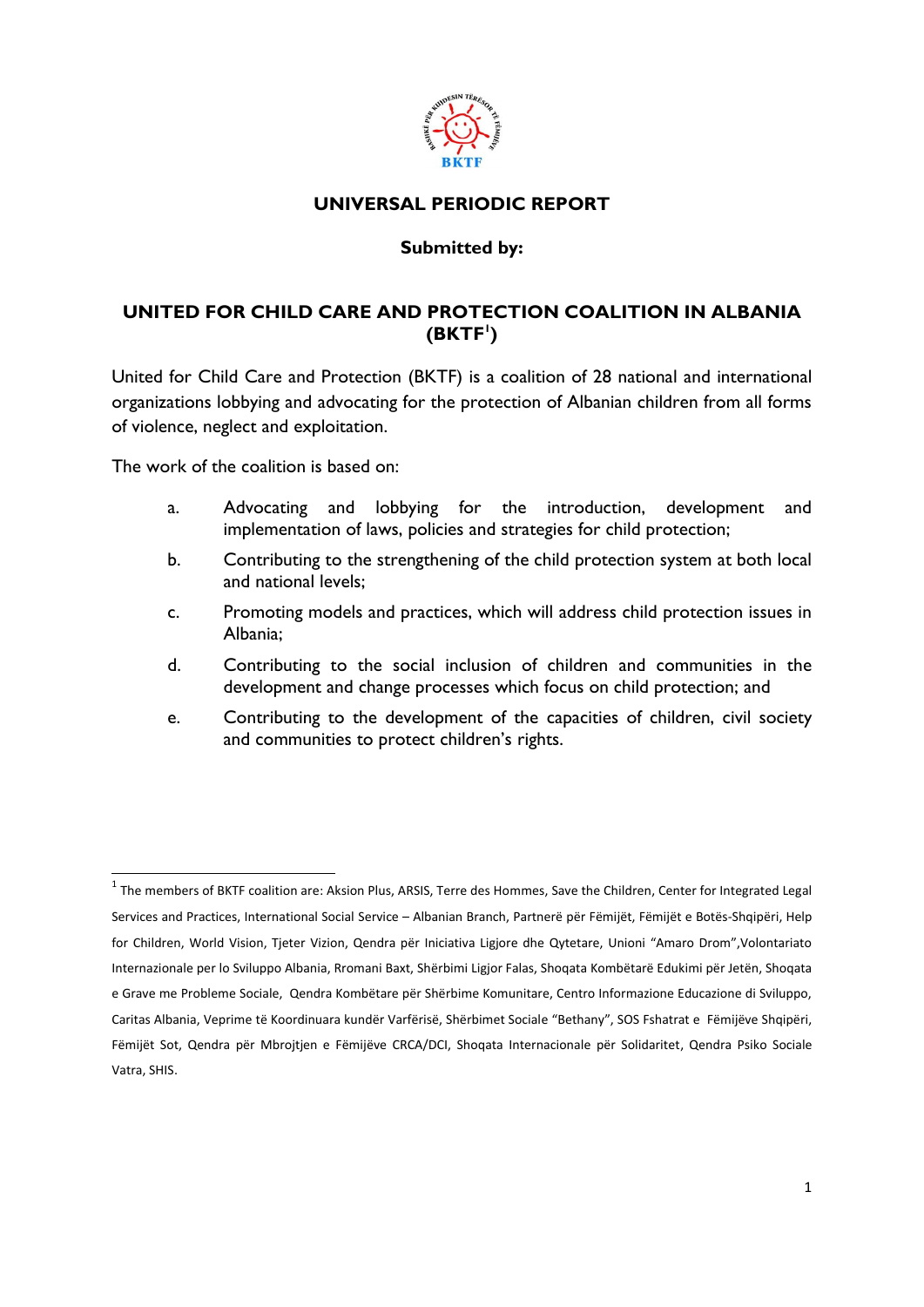This report is drafted with the contribution of BKTF members: **CRCA Albania, Partnerë për Fëmijët, Save the Children, SOS Children's Villages, Terre des Hommes,** and **World Vision**.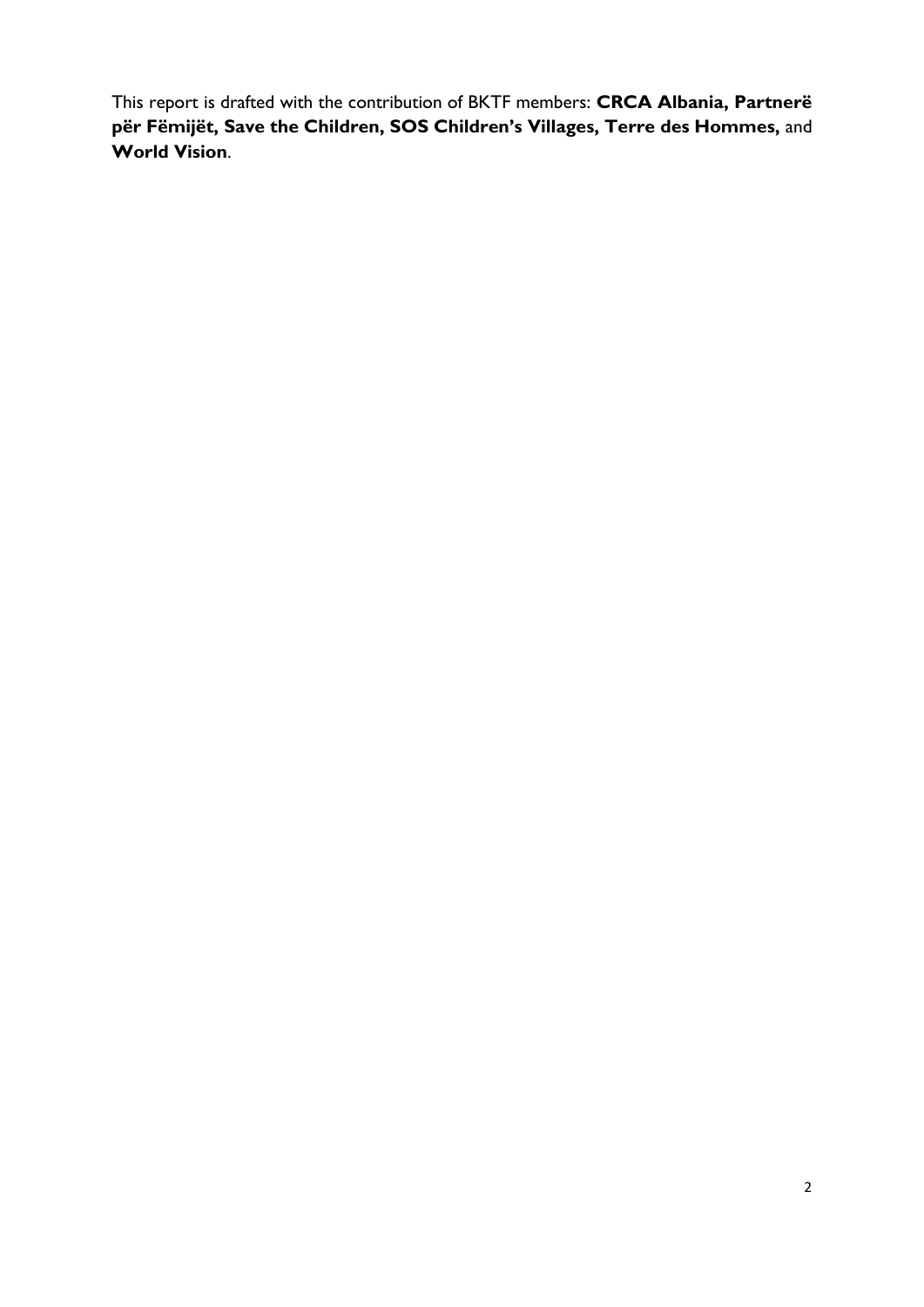Albania has taken considerable steps to make advances towards the respect of the rights of the child. Most of the measures have been focused on the introduction of new legislation, improvement of public policies in support of children and building national and local institutions to provide services to vulnerable and at risk children.

The latest Census states that 1,048,702 children live in Albania<sup>2</sup>. The lack of a functioning and widely-accessible child protection system, state budgetary support, poverty and social exclusion means that many children are left to suffer from abuse, violence, exploitation, maltreatment, trafficking, discrimination, neglect, school drop-out, domestic violence etc.

The exploitation of children for labor and for begging persists and no clear solutions are sought after by the State authorities. Domestic violence continues to affect the life and development of children. According to INSTAT 57.7% of children have reported being physically battered by a family member.<sup>3</sup> The reported number increases from year to year. Statistics indicate that women and children, particularly in urban areas, increasingly report domestic violence. Nonetheless, many incidents are unreported and women frequently withdraw complaints under family pressure and for lack of economic independence<sup>4</sup>.

The inclusion of Roma children into the mainstream education system, remains low and is evident in the low support provided to Roma children to participate in secondary education, discrimination and lack of motivation of teachers to work with marginalized children, uncoordinated and fragmented<sup>5</sup>.

BTKF delivered the first UPR in 2009. In 2010 the coalition organized several meetings with representatives of the Ministry of Foreign Affairs, Ministry of Labor Social Affairs and Equal Opportunities, the Ministry of Education and Science and Ministry of Interior in order to inform them about the issues raised by the coalition in its UPR report as well as to offer its collaboration for future actions.

In 2011 BKTF sent official requests to these ministries for information on the follow-up of the recommendations according to their theme. Only the Ministry of Interior responded, by reporting on the joint achievement with civil society organizations in raising awareness among the public at large on the protection of children from exploitation and trafficking, as well as improvement of the national referral mechanism for victims of trafficking.

*Regarding progress achieved in general for the child protection system since the last UPR session in 2009 we would mention:*

 The approval of the Law "On the Protection on the Rights of the Child No. 10 347 on 04.11.2010**.** The Law lays the ground for the establishment of national institutional mechanism that will guarantee and ensure respect for the rights of

**<sup>.</sup>** 2 INSTAT. 2010. *Albania in figures 2010.* 

<sup>3</sup> [http://www.undp.org.al/content/FastFacts/fast\\_facts\\_Gender\\_low.pdf](http://www.undp.org.al/content/FastFacts/fast_facts_Gender_low.pdf)

<sup>4</sup> Amnesty International Report 2010

<sup>5</sup> INSTAT. 2010. *Albania in figures 2010.*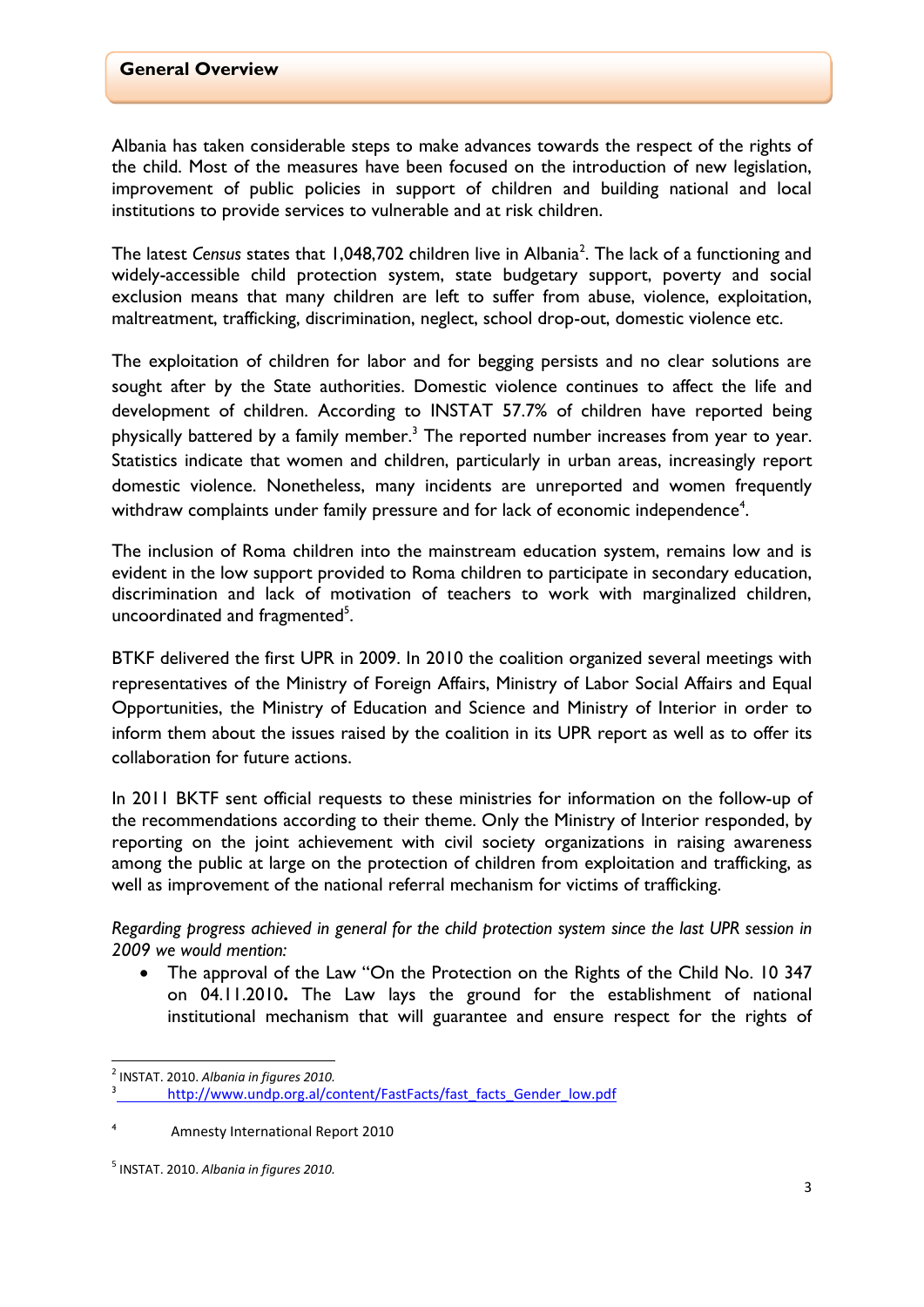children by individuals, the family, the state or other third parties. Nevertheless the drafting and approval of the bylaws, essential for the implementation of the law was not achieved until April 2012.

- The National Strategy "For the improvement of the living conditions of the Roma minority" was approved by Council of Ministers' Decision No. 633, of 18.09.2003. Compared to other groups of population, Roma represent the most marginalized minority in Albania.
- The approval of the "Law on pre-university education in Albania" in April 2012, aims to achieve inclusive education, equal opportunities and to promote the rights of vulnerable children. At the time of the preparation of this Report, several required bylaws were published in the *Official Gazette*.
- A Plan of Action for zero tolerance to school dropout was approved in 2009, but it has been poorly implemented, leading to continuous exclusion of many Roma, Egyptian, disabled and poor children from education and further school dropouts. According to the National Strategy for Pr*e-University Edu*cation 2009-2013, school dropout continues to be a concern affecting vulnerable children and especially those from Roma community. There are about 5000 Roma children aged between 3-16 years in Albania and data shows that only 27 percent of the children aged 6 currently attend school. The official data, at national level, on the number of children who have dropped out of school or who have never registered is not known. There is a lack of a monitoring mechanism or reintegration programs for children who have dropped out of school. The grant funding program targeting vulnerable families to cover school books expenses has encountered many difficulties in its implementation. The reimbursement procedures are very bureaucratic and do not facilitate the equipment of children with all the necessary books and materials for free of charge, as required.
- 151 Child Protection Units<sup>6</sup> have been established in Albania which could ensure the establishment of a referral system for vulnerable children.
- The new National Strategy for Children (2012-2015) is focused on two main issues:
	- Strengthening the institutional structures created to monitor and to report on the implementation of children's rights at national and regional level;
	- Promoting the drafting of comprehensive, coordinated and harmonized policies for the protection and social involvement of children.<sup>7</sup>
- Articles related to child abuse, exploitation and pornography in the Criminal Code of Albania were revised and improved during 2012-2013, making it easier for the prosecutors to prosecute the perpetrators.

### **Overall recommendations:**

**.** 

 $\triangleright$  There is a need to establish a national comprehensive child protection system which includes the identification, registration and intervention with all cases involving children, regardless of their complexity. More harmonized strategies, building on a systemic child protection approach, and formalized collaboration between the line ministries who are responsible for aspects of child welfare, are needed.

 $<sup>6</sup>$  Information from the State Agency for Child Protection provided electronically to the coalition on may 13, 2013.</sup>

<sup>&</sup>lt;sup>7</sup> Committee on the Rights of the Child: Implementation of the Convention on the Rights of the Child Albania.(5 July 2012). CRC/C/ALB/Q/2-4/Add.1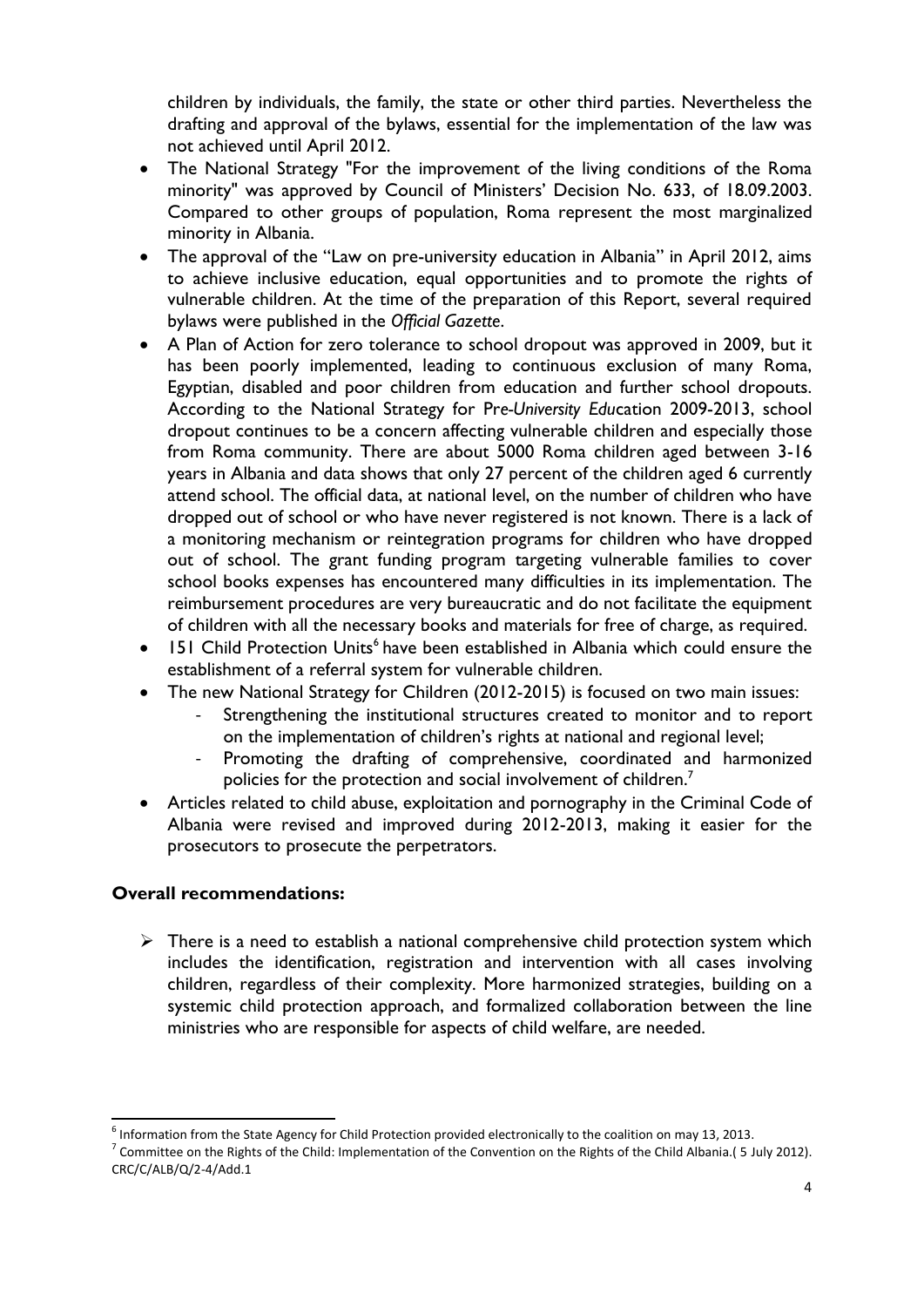- $\triangleright$  Development and strengthening of an effective child protection system streamlined through functioning Child Protection Units can have a major role in ensuring the right of the child to protection and also contribute to reducing child rights violations.
- Appropriate budgeting for children is a necessary measure to ensure full implementation of laws, policies, bylaws and plans of actions. At the present many children's issues are not directly linked with a specific or ring-fenced budget thus, leaving many child cases unresolved and children in perilous and risky situations.

**I. Child Protection System (Referring to recommendations, 15, 29, 31)**

Child Protection Units (CPUs) are the key building blocks of the Child Protection System (CPS) in Albania and also represent a positive step in this direction. CPUs have been established within the office of social services structure at the municipality or commune level. The required competency profile of CPU workers has been provided in the law of 2010 on the "Protection of the Rights of the Child". However, our own field reports indicate only some 40 out of the 151 established CPUs may have the necessary skills and experience required. There are indications that many of the CPUs established during 2012- 2013 may not have a dedicated and full time CPU worker. Relevant staff may also share the work between CPU responsibilities and other duties, such as serving as economic advisor / gender and/or disability contact person in their commune or municipality.<sup>8</sup>

CPUs are suffering from a lack of financial provision for their establishment and operational costs as well as capacity building for CPU workers, which is currently dependent on NGO involvement.<sup>9</sup>

#### **Progress to date from the Government of Albania**

- The by-laws for the implementation of law "On Protection of Children's Rights" approved in March 2012.
- Increase in the number of CPUs established  $(15 \text{ July } 2013)^{10}$
- A joint order of the Ministers of Interior and Labor was signed in August 2012 aiming to increase coordination for effective management of cases of children in street situation at risk of abuse.
- Social Service reform and development of the 2014-2020 Strategy for Social Inclusion and Protection.

 $^8$  In 8 of the thirteen CPUs World Vision is directly supporting, CPU workers also have additional responsibilities for e.g. gender equality, provision of economical assistance or managing communal archives

 $9$  In the areas where organizations like World Vision work, they support 13 CPU workers with training; establishing the multidisciplinary group; management of cases; provision of psychological service to abused children; transportation to visit the family and the child and the provision of emergency kit for high risk cases.

<sup>&</sup>lt;sup>10</sup> Information from the State Agency for Child Protection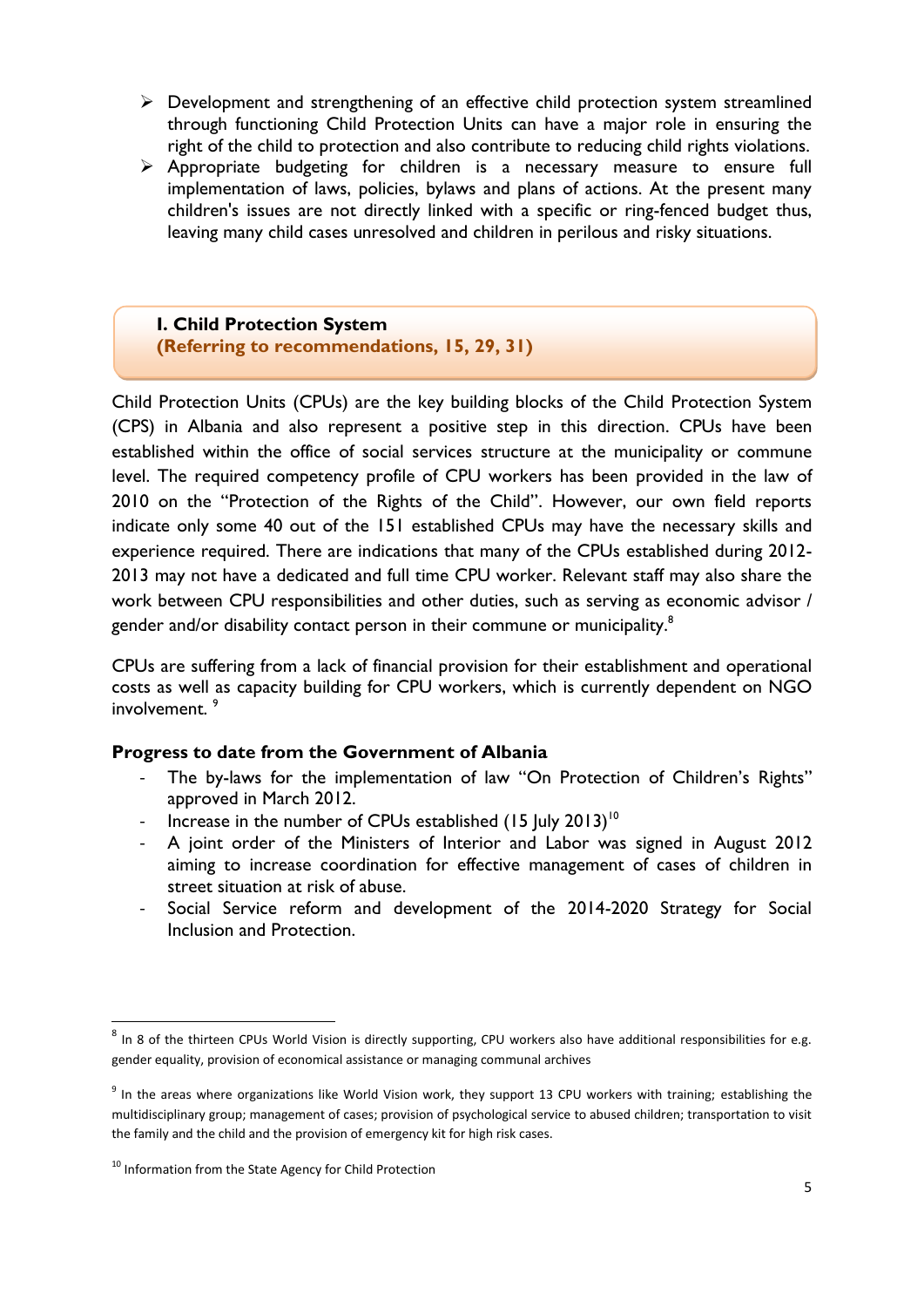#### **Recommendations The Government of Albania should:**

- 1. Allocate adequate budget and ring-fenced for the establishment and functioning of CPUs in each commune and municipality and for strengthening the effectiveness of the whole child protection system by  $X$  date.
- 2. Develop an independent quality monitoring system to ensure CPUs effectiveness and effective engagement of local actors (schools, health institutions, and police) on case identification, referral, intervention and management by June 2013.
- 3. Strengthen Capacity building for psycho-social staff working in schools on issues of child protection and inclusion of Child Rights Protection in the University Curricula.

**II. Street children, child begging and child trafficking (Referring to recommendations 67 (16, 60, 61, 62, 64, 66)**

Children across Albania are exploited for begging because the legislation did not consider this as an offence. The changes if the Criminal Code of April 2013, finally makes it possible for the justice system to pursue the use or enforcement of children for begging as criminal offences.

There is no nationwide study that could provide a complete overview of the phenomenon of street children in Albania. In these conditions, it is very difficult to assess the extent of the phenomenon, the profile of children, their origins and causes of this phenomenon feed a comparative level (i.e. what the situation was and if it has been improved or worsened over the years) $<sup>11</sup>$ .</sup>

In Tirana only, over 240 children have been identified begging in the streets, alone or with their family members.<sup>12</sup> Children are used for begging also in neighboring countries such as Kosovo and Greece. When children are caught and sent back to Albania, the best interests of the child is not taken into consideration and there are no protection or reintegration measures provided, especially in the cases of exploitation of children by their own parents or siblings.<sup>13</sup> There is no investigation by the social services for these returned children and there is no individual follow-up of individual cases. As a result of a lack of a monitoring system especially for these children on the move, children are again trapped in the exploitation cycle.

Most of the children involved in begging come from extremely poor and socially marginalized families, who often migrate  $-$  internally or externally - for economic reasons<sup>14</sup>. Indeed, family situations tend to be characterized by parents/legal guardians facing a number of socio-economic problems, including often both parents being unemployed or with no formal jobs, illiteracy, alcohol and substance abuse, domestic violence, and divorce.<sup>15</sup>

**.** 

<sup>11</sup> Hazizaj A., Haxhiymeri E., *"Legislation and public services for children in street situation in Albania"*, Save the Children, Tirana October 2012.

 $12$  Statistics provided by Terre des Hommes in the EU Progress Report 2013.

 $13$  Ibid.

<sup>14</sup> Terre des hommes. (2008). *Child Begging in Albania.* Tirana: Anti-Slavery International

<sup>15</sup> Terre des hommes; Save the Children; ECPAT International; Nobody's Children's Foundation. (2010). *MARIO Project: Observation Report: Exploitation of Albanian Children in Street Situation in Kosovo.*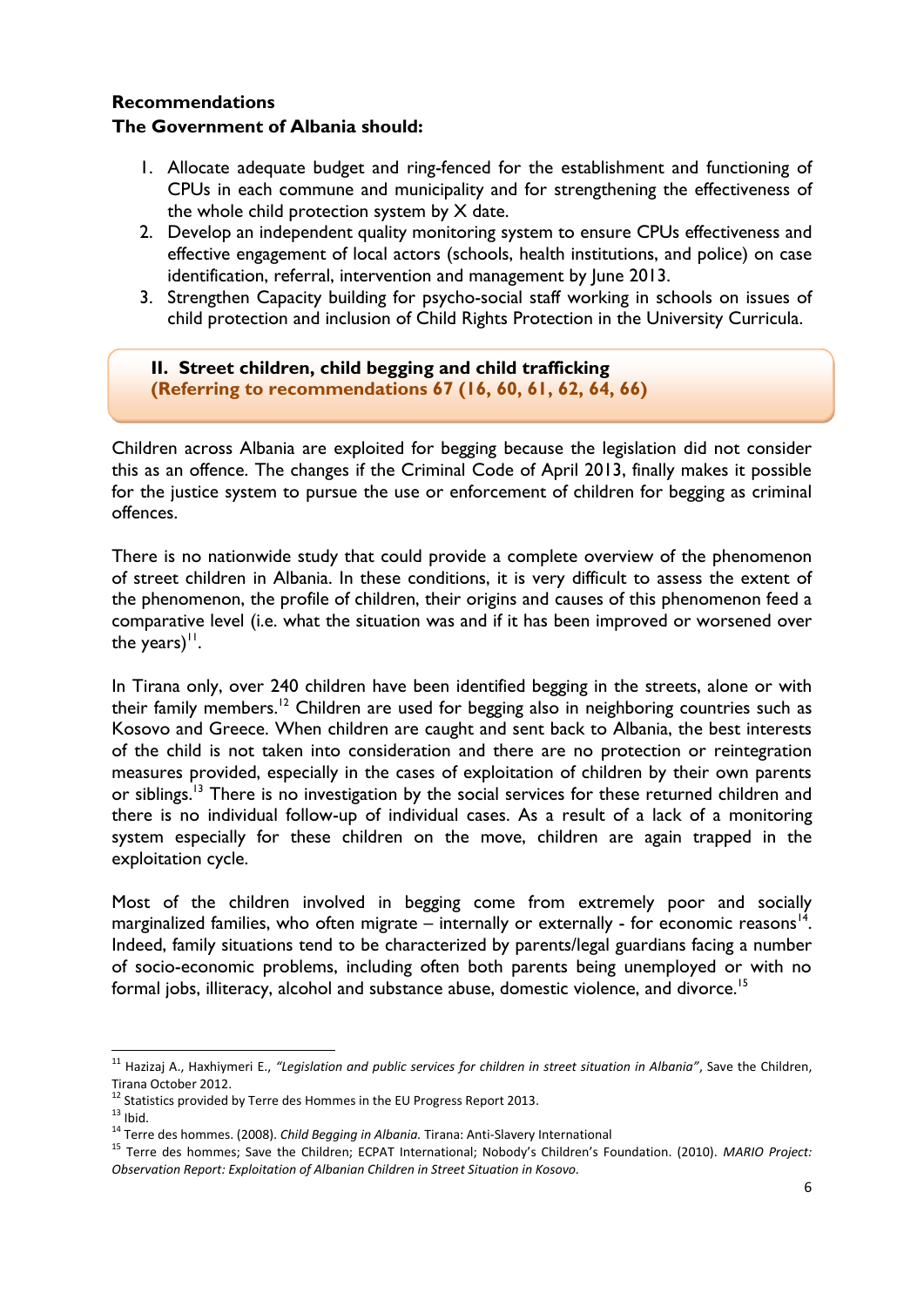Many children lack birth certificates, impeding their access to public services and most do not attend school regularly or drop out at an early age due to not being able to afford school books and materials, being discriminated against or because the parents don't see education as a primary concern for their children<sup>16</sup>.

Efforts to prevent the occurrence of child begging in Albania have been vigorously carried out by civil society organizations, focusing on anti-trafficking, promotion of education and poverty reduction<sup>17</sup>. However there is a need for a comprehensive and cross-sectoral response to address challenges such as:

- Lack of programs or initiatives to prevent child begging;
- Lack of concrete protection plans, and for children begging or in street situation.
- Lack of family strengthening programs to support especially vulnerable families
- Lack of a monitoring mechanism at the local level which would ensure frequent inspections of cases of children in street situation.
- Lack of a national database for the compilation of and analysis of data to monitor the number of children identified in vulnerable situations and the management of each individual case of a child and the outcomes. This kind of database would easily track each child and the responses provided to children. This monitoring mechanism would improve the situation and assist in documenting all the interventions undertaken therefore improving the level of good practice and working towards an integrated protection scheme.

#### *Recommendations* **The Government of Albania should:**

**.** 

- 1. Internal trafficking must be recognized by all State agencies and must be dealt accordingly.
- 2. Conduct a need assessment of the needs of children in street situation and child begging and their families, and allocate budget accordingly to the needs;
- 3. Establish a national referral mechanism for child victims of exploitation starting from the identification to the reintegration phase within May 2013. Raise awareness raising campaigns against child exploitation and trafficking especially on remote areas.
- 4. Establish a national case management database which would serve to better monitor and evaluate the interventions provided to each child registered in the database.
- 5. Provide family strengthening programs to empower families and reduce child exploitation.

**III. Children with disabilities (Referring to recommendations 67 (1, 2, 3, 4, 5, 6, 7, 78)** 

<sup>16</sup> EU Commission (2012*). Report for the Study on Typology and Policy Responses to Child Begging in the EU* 

<sup>17</sup> EU Commission . (2012*). Report for the Study on Typology and Policy Responses to Child Begging in the EU, p.83*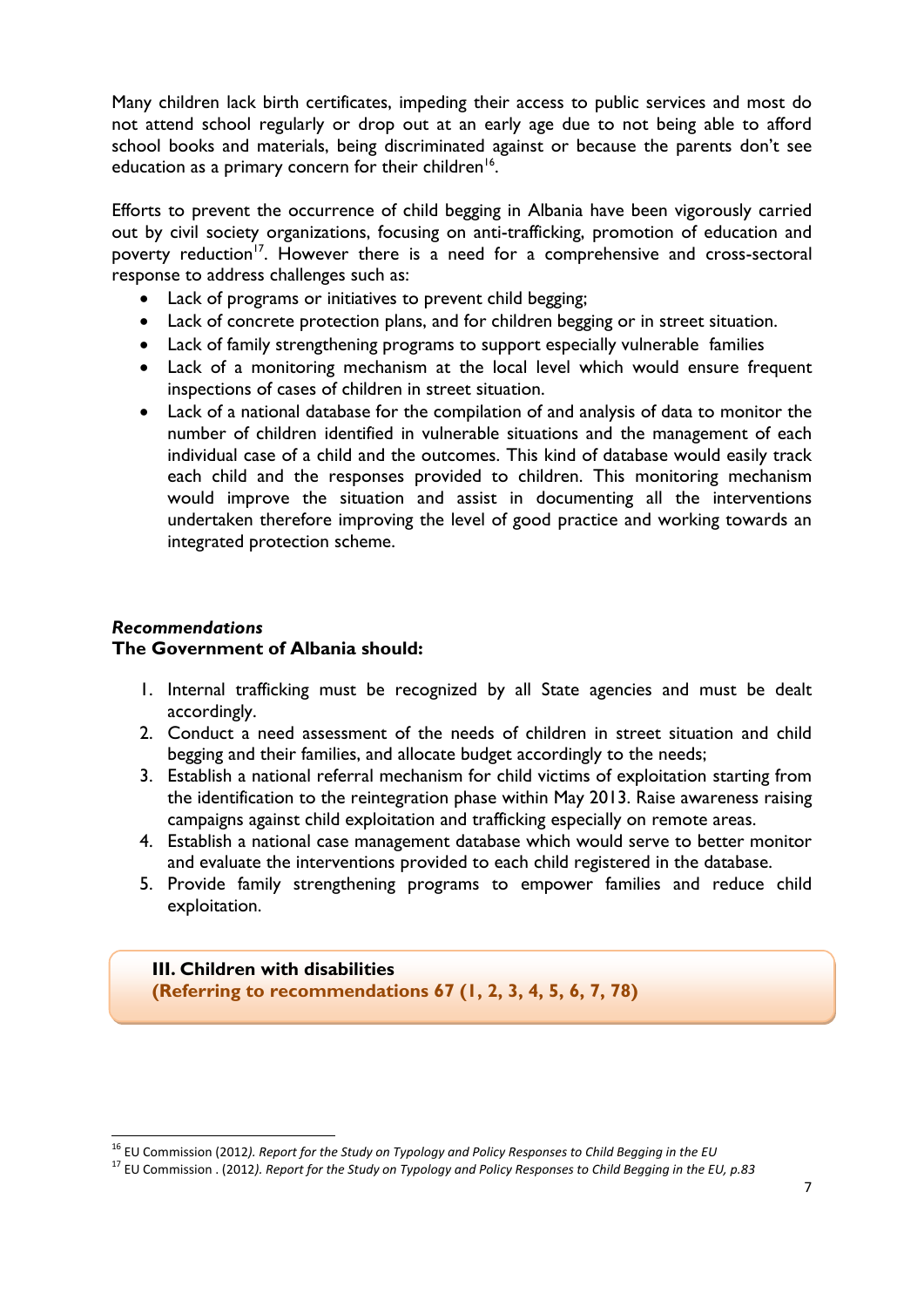There are an estimated 48,850 children with some form of disability<sup>18</sup>in Albania and most of them are excluded from education, appropriate health and rehabilitation services and a lack of access to social services in general. The requirement to collect statistics on children with disabilities is missing; thereby there is an overall lack of reliable statistics on Children with Disabilities within Albania. The Ministry of Education and Science (MoES) unofficially reports that 2,123 CWD are enrolled in basic education, out of whom, 736 attend special schools. According to MoES, the official drop-out rate for children with disabilities is high, equal to 7 %.

Mainstreaming of disability in all sectors and governmental programs with a specific focus on early identification, participation, education, rehabilitation and protection of children requires specific attention from the Albanian government and local government in the coming years.

The problems are especially acute in rural areas in Albania where there is a dearth of services or little acknowledgement of the issues facing children with disabilities and of the need to support their families.

Data provided by the responsible institutions in relation to the total number of children with disabilities is incomplete and fails to reflect the full picture of the proportion of persons with disabilities in Albania: The State Social Service only provides the total number of people with disabilities: 17,786 or about 3.6 per cent of the population. This statistic only refers to people receiving monthly disability payments and, in addition, accurate data on the various categories of disability are missing. The Institute of Statistics does not provide any data on the number of children with disabilities enrolled in the public education system either.

Some of the problems children with disabilities face include:

**.** 

- There is a lack of information, early identification and preventative services for children with disabilities:
- A lack of awareness and competency amongst professionals charged with the development, health, education and care of children with disabilities:
- A lack of direct investment and budget allocation for the implementation of inclusive education for children with disabilities in addition to the lack of appropriate training and professional development for all teachers and kindergarten staff to make inclusive education happen. Difficulty in gathering data on disability issues due to the lack of institutional capacities in data collection.
- Lack of coordination of the techniques and methodologies used for data collection by responsible institutions and collaboration with civil society organizations and interest groups to improve the data collection process on hidden dropout amongst children with disabilities.

The curricular reform is a priority of quality education but this reform has not counted on the engagement and contribution of the relevant stakeholders such as: parents, children and youth with disabilities, education staff, psychologists, Regional Directorates of Education and civil society engaged in inclusive education or support of children with disabilities, (except for the review of the 2012 strategies and action plans).

<sup>&</sup>lt;sup>18</sup>State Social Service, states that there are 152,800 Persons with Disability. Child Rights Observatory (2008) estimates that CWD compose 30% of this number.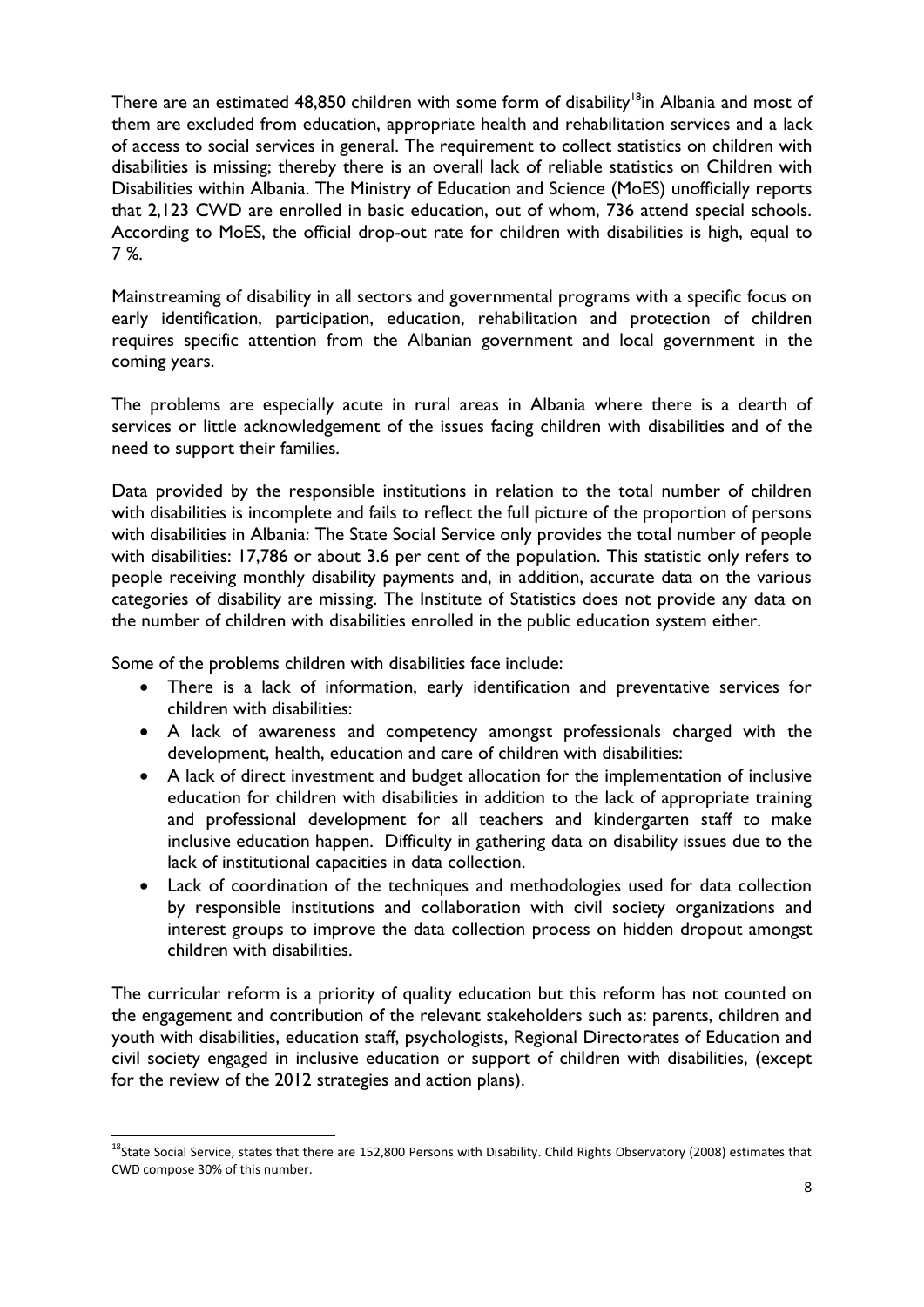The legislation regarding Pre-University law and secondary education already includes important structures and steps, such as the provision of Teachers' Assistants: priority for the involvement and integration of disabled children into kindergartens and primary schools and children with disabilities to study the teaching plans and syllabuses, but adjusted for their specific needs. There is no statistical data, but according to a Save the Children survey conducted in March 2013 in 14 primary schools across 6 regions, there were 300 children with learning difficulties $19$ .

#### **Progress to date from the Government of Albania:**

- The government of the Republic of Albania ratified the UN Convention on the Rights of Persons with Disabilities in November 2012
- According to Ministry of Education and Science, 103 children with disabilities benefit from home schooling
- The revision of the "Law for Pre-University Education" nr 69/2012, in Chapter XI, Articles 63, 64 and 65 stipulates inclusive education as the main provision for children with disabilities.
- Development of the Normative Disposition for the Pre-University Education Law.

### **Recommendations**

- 1. The Ministry of Education and Science (MoES) needs to ensure that a specific budget is allocated annually for the introduction of inclusive education in each school in Albania, which will include finance for improving the access in and to buildings and adaptation of internal school resources such as toilets and bathrooms and the provision of Teachers' Assistants to each child that requires one.
- 2. Budget resources need to be allocated by central and local government education directorates for the re-training of all teachers and education students on inclusive education practice.
- 3. Duty placed on the Child Protection Units to identify and register every child that has special needs or disabilities in order to protect them from neglect and abuse and to provide early intervention and support to their families.

**IV. Violence against Children Referring to recommendations 67 (25, 54, 57)**

Child abuse and neglect are not new phenomenon in the Albanian society, despite the recent acknowledgment. They have deep seated roots in the patriarchal traditions characterized by parental authority, adherence to an honour-and-shame system, and customs of hierarchal ordering with the family and the intergenerational family<sup>20</sup>.

<sup>&</sup>lt;sup>19</sup> These is primary data collected. The process will be followed by assessment groups. According to international rating of learning difficulties in comparison to other countries, the rate in Albania seems too low.

<sup>20</sup> Harr & Dhamo, 2009 & Haxhiymeri, Kulluri & Hazizaj, 2005.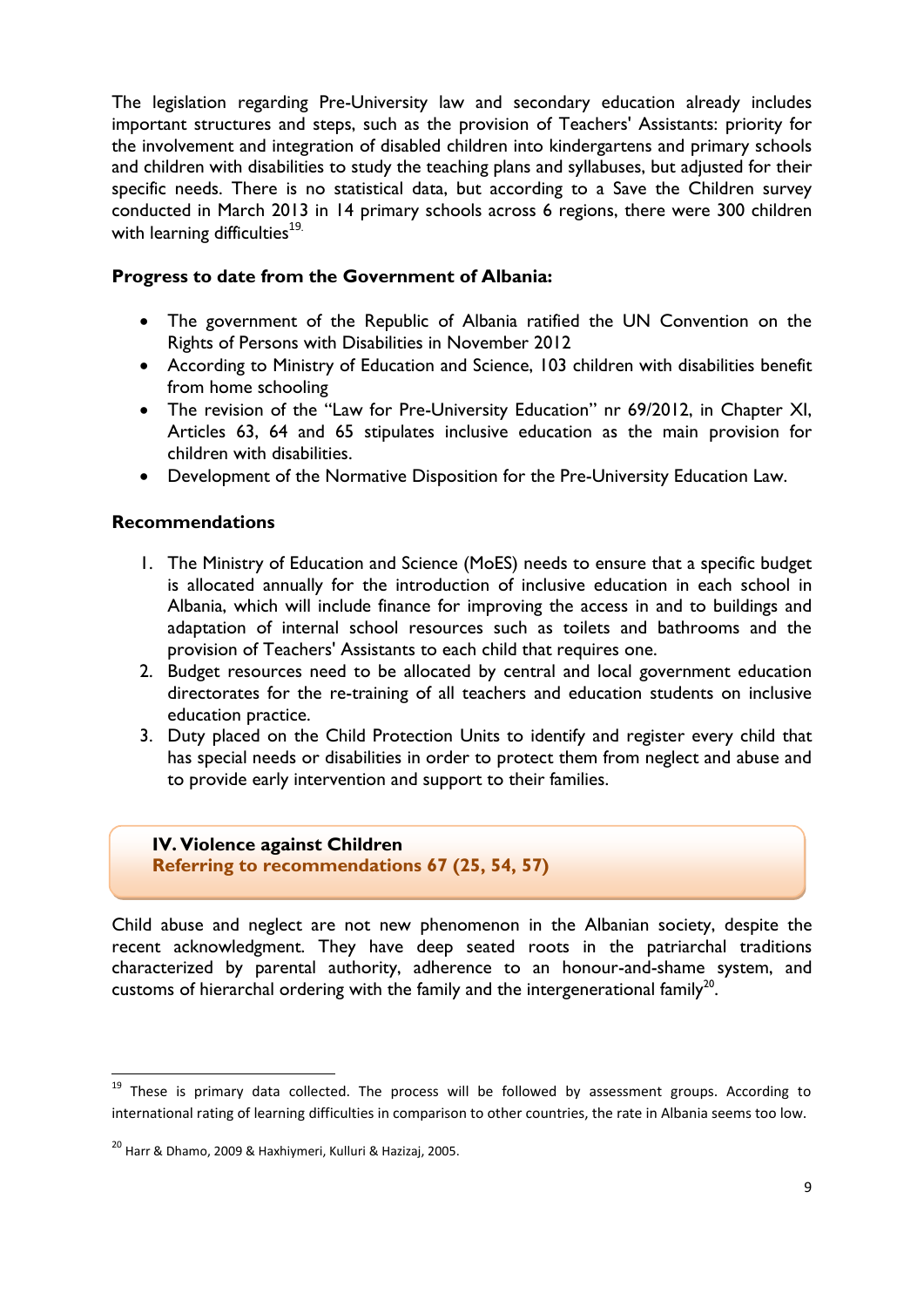The Balkan Epidemiological Study on Child Abuse and Neglect (BECAN), 'Violence against children in Albania'<sup>21</sup>, reported that children in Albania are victims of abuse and neglect throughout their childhood. Some 3328 children (54% girls and 46% boys) and 2443 parents became part of the study, with 46% of respondents living in rural areas and 54% in urban  $area<sup>22</sup>$ .

BECAN reports that **psychological violence against children** is prevalent in 69 % of children, while 62 % report incidence of psychological abuse during the last year. **Physical violence** is prevalent in 59 % of children, while 48 % report incidences of physical abuse during the last year. When it comes to **sexual violence**, 11 % of children report being victims of **sexual harassment**, while almost 5 % report that they have been victims of sexual abuse. More than 26 % of the children feel neglected by their families<sup>23</sup>.

Children in rural areas (66.4%) are more likely to be physically abused in comparison with children from urban areas  $(50.4\%)$ <sup>24</sup> 57.7% of children have reported being physically hit by a family member.<sup>25</sup> It is quite disturbing that children and the public opinion have absorbed the idea that physical and psychological violence are needed, both at home and in schools. One out of every two children at home, and one out of nearly three children in schools, acknowledges that the violence exercised against them is necessary.<sup>26</sup> Minor corporal punishment is still seen as a way of educating children by Albanian parents. Minor corporal punishment was reported by 58% of children, while 14% were subjected to severe corporal punishment.<sup>27</sup>

# **Progress to date from the Government of Albania:**

Recently some changes were made to the Criminal Code with article 107/a "Sexual violence"<sup>28</sup> and other articles which foresee crimes against children specifically in regard to increase of the sentence in cases of crimes against children.

What remains as a problem is the effective implementation of Protection Orders provided for children. There is no centre where children can be placed or treated and no specialized staff to care for them.

Law no 69/2012 on the "Pre-university education system of the Republic of Albania"<sup>29</sup>, and the school regulations, provides protection to children from violence specifying protection measures for children who have suffered violence from teachers. Even though school regulations explicitly ban violence in schools there is no complaint mechanism in place so that children can report such cases and measures can be taken.

**.** 

<sup>21</sup> Cenko E., Hazizaj A., Haxhiymeri E., Çoku B., *Violence against Children in Albania. Balkan Epidemiologic Research on Child Abuse and Neglect (B.E.C.A.N)*, CRCA Albania, Tirana 2013. To be published.

<sup>22</sup> Cenko E., Hazizaj A., Haxhiymeri E., Çoku B., *Violence against Children in Albania. Balkan Epidemiologic Research on Child Abuse and Neglect (B.E.C.A.N)*, CRCA Albania, Tirana 2013. To be published.

 $23$  Idem.

<sup>&</sup>lt;sup>24</sup> Domestic Violence in Albania: a national population-based survey, INSTAT, March 2009, pg.59

<sup>&</sup>lt;sup>25</sup> [http://www.undp.org.al/content/FastFacts/fast\\_facts\\_Gender\\_low.pdf.](http://www.undp.org.al/content/FastFacts/fast_facts_Gender_low.pdf)

<sup>&</sup>lt;sup>26</sup> [http://resourcecentre.savethechildren.se/start/countries/albania.](http://resourcecentre.savethechildren.se/start/countries/albania)

<sup>&</sup>lt;sup>27</sup> [http://resourcecentre.savethechildren.se/start/countries/albania.](http://resourcecentre.savethechildren.se/start/countries/albania)

 $28$  Law no 144/013 For some changes on the Criminal Code of the Republic of Albania

<sup>&</sup>lt;sup>29</sup> article 6/3, General Principle, provide protection to children and teacher form violence, discrimination etc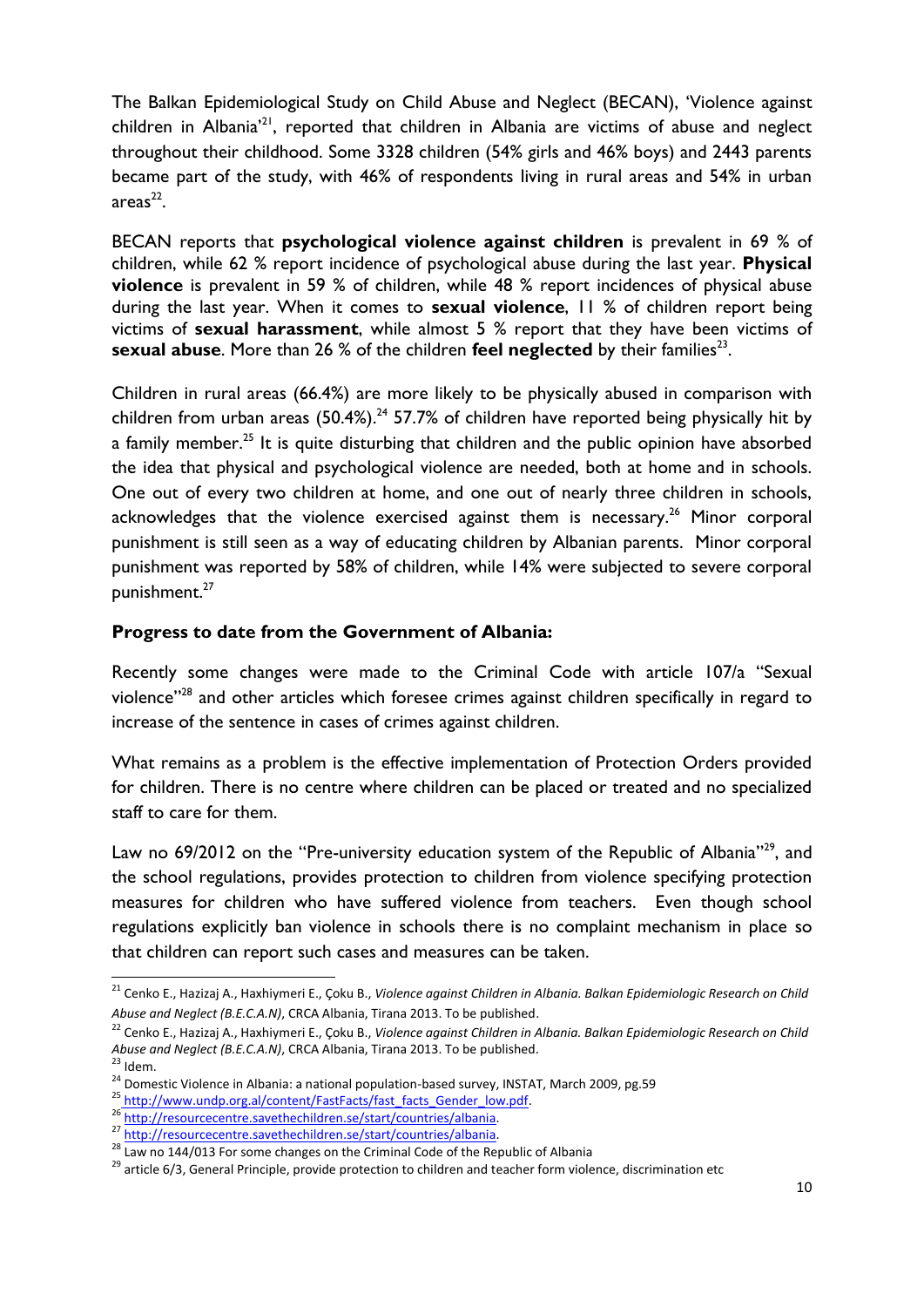The Albanian Parliament ratified the Council of Europe Convention "Preventing and Combating violence against women and domestic violence".

#### **Recommendations**

The Government of Albania should:

- 1. Accelerate the passing of the draft-law on measures for protection of children from violence;
- 2. Take all the necessary steps to implement the rights guaranteed by the Council of Europe Convention "For Protection of Children from Sexual Exploitation and Abuse".
- 3. Provide trainings for specialized professional staffs to deal with different categories of victims of domestic violence especially children and awareness campaigns to target groups regarding VAC issues.
- 4. Provide positive parenting programs to vulnerable communities to train them especially on protecting their own children from different forms of abuse.

**V. Family environment and alternative care (Referring to recommendations 67 (16, 79), 69 (2, 10, 15, 16)**

### **a. Children at risk of losing parental care**

Many children in Albania are at risk of losing parental care and family environment; they face significant difficulties in their daily lives which often have long term implications into adulthood. In Albania, there is poor implementation of preventative services such as short term care services or efficient community based services. Preventive Services are limited to the distribution of economic assistance which is very low and does not cover even basic needs for survival.

Some positive changes, such as the Decentralization Framework and Action Plan have been developed. In the framework of DE-I (Deinstitutionalization) reform also outlined in Albania's Social Protection Sector Strategy (2007-2013), the country is committed to move away from the old approach of residential care institutions towards a flexible, mobile, familyoriented model of social work.

### **Recommendations**

#### **The Government of Albania should:**

- Develop policies and practices for the procurement of social services at the local level.
- Strengthen community based supportive services for families in order to prevent children from losing parental care- e.g. family centers, family strengthening programs, and counseling.
- Improve gate-keeping to prevent unnecessary admission of children in alternative care, in all cases, but with particular reference to poverty as a decisive factor.

### **b. Children in Care, Children Leaving Care**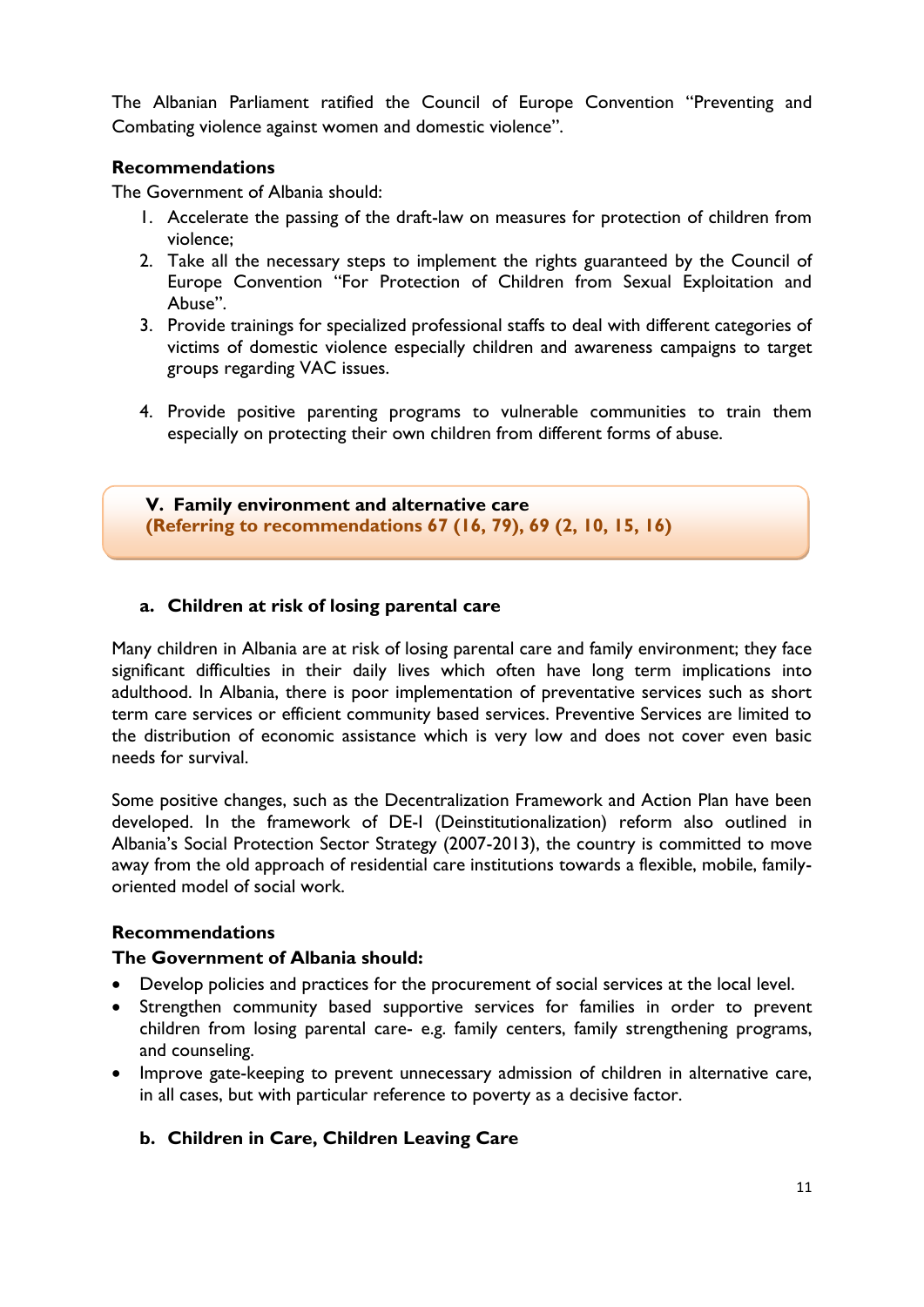Current data shows that there is an increasing number of 'social orphans" in care thus children come from families with one parent, from families with social-economic difficulties or parents with health problems.

There is progress in establishing foster care in the country but there are difficulties in implementation. The DE-I currently implemented and being applied in the main public institution in Tirana "Zyber Hallulli", resulted in more physical transformation of residential institutions than in offering better quality services for children.

When sibling children are placed in institutions, they are mostly separated from each other due to the fact that care institutions are organized according to the age of the children. National care standards are characterized by a lack of implementation or weak monitoring and inspection. There are no suitable life skills preparation for leaving care during the time in care and very short notice is given to a child leaving care.

**Leaving-care framework**: Albania is one of the countries with the earliest age for leaving public care (age 15 years, with a few exceptions until 17 years).<sup>30</sup> Based on the national law on the status of orphans (Law No.8153 of31.10.1996) and National Care Standards (October, 2005) the leaving care age is defined upon the completion of compulsory education (9<sup>th</sup> Grade).

Most children leaving the public-care system move on to boarding schools or are further welcomed by private-care service-providers providing aftercare services. Moreover, these limited services are available only in three cities of Albania: Tirana, Elbasan and Shkodra. One of the biggest providers in the area of leaving care is SOS Children's Villages Albania, which, through its semi-independent living program, also ensures support for three years after the young people have left care.

Young people in Albania leave childcare institutions at the age of 16 years, without any further monitoring, suffering from poor education, psycho-social difficulties, lack of financial resources, and lack of mentoring from adults.

### **Recommendations**

### **The Government of Albania should:**

- Implement the National Care Standards for children in alternative care and strengthen the monitoring and inspection mechanism, ensuring the implementation of these standards.
- Provide services that would ensure reunification of children placed in alternative care with their families.
- Develop alternative forms of care such as short term care, foster care, emergency centers etc.
- Improve conditions in existing residential institutions, infrastructure, capacity building of staff, and the quality of services.
- Provide appropriate preparation for leaving care of children in public care.

**<sup>.</sup>** <sup>30</sup> "Rights of Children in Alternative Care: Filling the Gap through Peer Research" – SOS Children's Villages Albania 2012 <http://soskd.org.al/doc/Peer-Research-FinalReport-Albania-EN.pdf>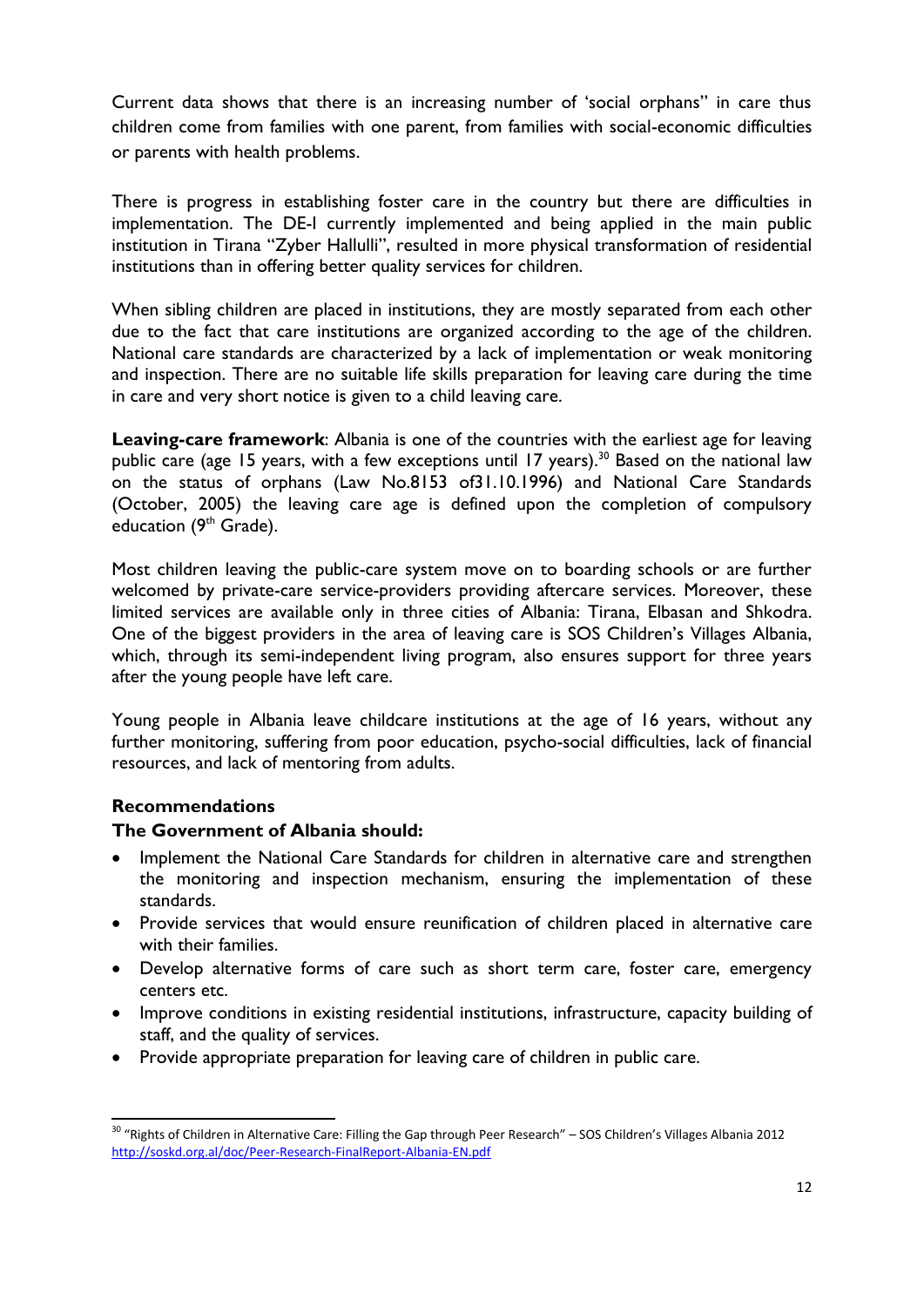- The main priority recommendation is the extension of the age of leaving public care to 18 years. Changes in the legislation and the development of clear policies with proper budget allocated to leaving care and an increase in the quality of care should be considered, especially within the context of social-care reform and the deinstitutionalization process in Albania.
- Develop leaving-care policies (leaving-care plan, life-skills program) as part of the socialcare reform and the de-institutionalization process in the country.

**VI. Child Pornography (Referring to recommendation 67(17), 68 (3)** 

The Albanian Government, at local and national level, has failed to protect children from pornography and sexual exploitation. The changes in the Criminal Code of Albania introduced in May 2013, which expands the scope of the definition of child pornography as a criminal offence, are expected to achieve greater outcomes in the fight against child pornography.31

The Albanian National Child Helpline has played a crucial role in giving voice to children.32 In its four years of work, ALO 116 has received more than 477,066 phone calls from children across Albania,33 and has treated over 140 cases of different forms of child exploitation that vary from exploitation for economic reasons, trafficking, begging to sexual exploitation.

Data of the Ministry of Justice for 2010 indicate that there are no child victims of "pornography" as defined in the article  $117$  of the Penal Code.<sup>34</sup> However, the BECAN study 'Violence against children in Albania' showed that 2.2% of the interviewed children had been recorded or taken pornographic images in the presence of others during their life and 1.77% expressed that it had happened in the last year.<sup>35</sup> The exposure of pornographic video

[2013/83-2013.pdf,](http://www.qbz.gov.al/botime/fletore_zyrtare/2013/PDF-2013/83-2013.pdf)[http://www.parlament.al/web/Sesioni\\_i\\_tete\\_15184\\_1.php.](http://www.parlament.al/web/Sesioni_i_tete_15184_1.php) A positive development was the

<http://alo116.al/sites/default/files/ALO%20116%20RAPORTI%20VJETOR%202012.pdf> <sup>34</sup> Annual statistical book of the Ministry of Justice, 2010.

<sup>&</sup>lt;sup>31</sup> The new amendments in Article 117 of the C. C. consider the possession and the recruitment of a series of other forms of pornographic material as a criminal offense. Law No. 144/2013 'On some amendments to the Law No. 7895, date 27.01.1995 'Criminal Code of the republic of Abania' amended. [http://www.qbz.gov.al/botime/fletore\\_zyrtare/2013/PDF-](http://www.qbz.gov.al/botime/fletore_zyrtare/2013/PDF-2013/83-2013.pdf)

consultation of CSO by the Ombudsman's office and Ministry of Justice in the revision of the Criminal Code. The consultative process with the key actors in the area was a process that saw the involvement of civil society, state and independent institutions.

<sup>&</sup>lt;sup>32</sup> The main goal of the helpline is to protect the rights of children at risk and in need, while ensure that they have access to a range of prevention and protection services in the context of a broader child protection system. [http://www.crca.al/alo-](http://www.crca.al/alo-116-phoneline-protecting-children-across-albania)[116-phoneline-protecting-children-across-albania;](http://www.crca.al/alo-116-phoneline-protecting-children-across-albania)[http://alo116.al/.](http://alo116.al/)

<sup>33</sup> Annual Conference ALO 116, 14 June 2013[, http://crca.al/child-protection-violence-news/children-report-violence](http://crca.al/child-protection-violence-news/children-report-violence-home-violence-school-and-bullying)[home-violence-school-and-bullying;](http://crca.al/child-protection-violence-news/children-report-violence-home-violence-school-and-bullying) Annual Report of ALO 116, 2012,

[http://www.justice.gov.al/spaw2/uploads/files/File/Vjetari\\_Statistikor2010.pdf](http://www.justice.gov.al/spaw2/uploads/files/File/Vjetari_Statistikor2010.pdf) . Since 2010 there has been no publication of official data regarding statistics on the criminal offences committed and prosecuted in Albania.

<sup>&</sup>lt;sup>35</sup> 'Has filmed or shot pictures with you or with other people making sexual things?' Question 45 A. Children's Questionnaire, (Prevalence; 2.2, Incidence 1.77), Cenko E., Hazizaj A., Haxhiymeri E., Çoku B., *Violence against Children in Albania. Balkan Epidemiologic Research on Child Abuse and Neglect (B.E.C.A.N)*, CRCA Albania, Tirana 2013.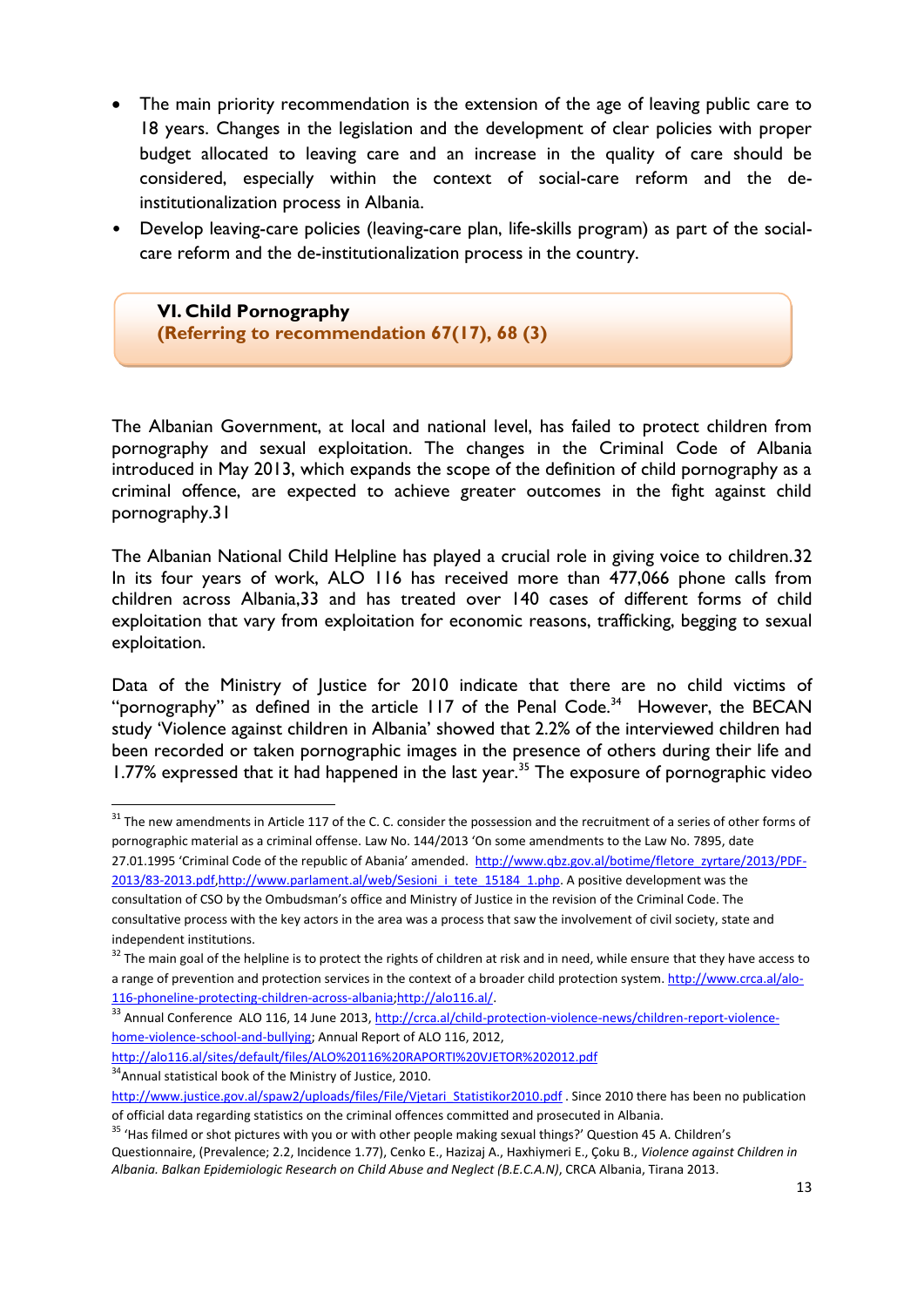or images in magazines or on internet showed a prevalence (in their lifetime) of 3.47% and an incidence (happened in the last year) of  $2.87\%$ <sup>36</sup>

#### **Progress to date from the Government of Albania**

Since May 2013, Art 117 of the Criminal Code considers the 'possession and the recruitment of a series of other forms of pornographic material' as a criminal offense.

Under the guidance of the Ministry of Innovation, Information Technology and Communication an Information and Communication Technologies (ICT) Code of Ethics was signed among the Internet Service Providers (ISP) and mobile companies for the safer use of the electronic communication networks.<sup>37</sup>

The Albanian Government has also established the Albanian National Agency of Information Society and Electronic Government (AISEG), whose role is to design public policies for the improvement of public telecommunication in Albania, including the internet. Alongside with this body, an independent authority for electronic and postal communications- ACEP<sup>38</sup> has been set up. ACEP is the sole authority and market regulator and the members of its Board are elected by the Parliament. ACEP supervises and provides operating licenses to all the companies or business to work in the Albanian market of telephony, internet and postal communications.

Awareness raising activities regarding safe internet have been organized by civil society organizations, Ministry of Innovation and Technology, Ministry of Education, telephone companies, Microsoft and other major businesses in the country. These campaigns have aimed at building and raising issues of child pornography and the wise use of internet by young people.<sup>39</sup>

# **Recommendations The Government of Albania should:**

<sup>&</sup>lt;sup>36</sup> 'Has made you watch sexual videos or pictures in a magazine or on a computer when you did not want to do so?' Question 42, Children's Questionnaire, (Prevalence 3.47%, Incidence 2.87%), Cenko E., Hazizaj A., Haxhiymeri E., Çoku B., *Violence against Children in Albania. Balkan Epidemiologic Research on Child Abuse and Neglect (B.E.C.A.N)*, CRCA Albania,Tirana 2013.

<sup>&</sup>lt;sup>37</sup> Unpublished reports on internet safety and safety and child pornography in Albania confirm that "although Albania ratified the Convention on Cyber Crimes (2002), unfortunately it has not yet adopted any laws or normative act by which the ISP are obliged by law to contribute on the prevention of the publishing and expansion of the child pornography materials notwithstanding by blocking them automatically." [http://www.mitik.gov.al/index.php/lajme/330-7-shkurt-2013](http://www.mitik.gov.al/index.php/lajme/330-7-shkurt-2013-ministri-pollo-te-gjithe-qytetaret-do-te-jene-te-mireinformuar-per-perdorim-sa-me-te-sigurt-te-internetit) [ministri-pollo-te-gjithe-qytetaret-do-te-jene-te-mireinformuar-per-perdorim-sa-me-te-sigurt-te-internetit;](http://www.mitik.gov.al/index.php/lajme/330-7-shkurt-2013-ministri-pollo-te-gjithe-qytetaret-do-te-jene-te-mireinformuar-per-perdorim-sa-me-te-sigurt-te-internetit) [http://www.km.gov.al/?fq=brenda&m=news&lid=17750&gj=gj1.](http://www.km.gov.al/?fq=brenda&m=news&lid=17750&gj=gj1)

<sup>&</sup>lt;sup>38</sup> According to ACEP, Albania doesn't have any structure in place that monitors the internet content or access to internet websites from private individuals through Albanian registered ISPs.

 $39$ CRCA Albania, ALO 116 and AMC mobile company awareness campaign on safety online, [http://alo116.al/node/44;](http://alo116.al/node/44) [http://www.amc.al/en/latestnews/viewpressrelease/102;](http://www.amc.al/en/latestnews/viewpressrelease/102) Ministry of Education dedicated page to safety online, [http://www.mash.gov.al/faqe.php?id1=1&id2=8&id3=200&lang=en.](http://www.mash.gov.al/faqe.php?id1=1&id2=8&id3=200&lang=en)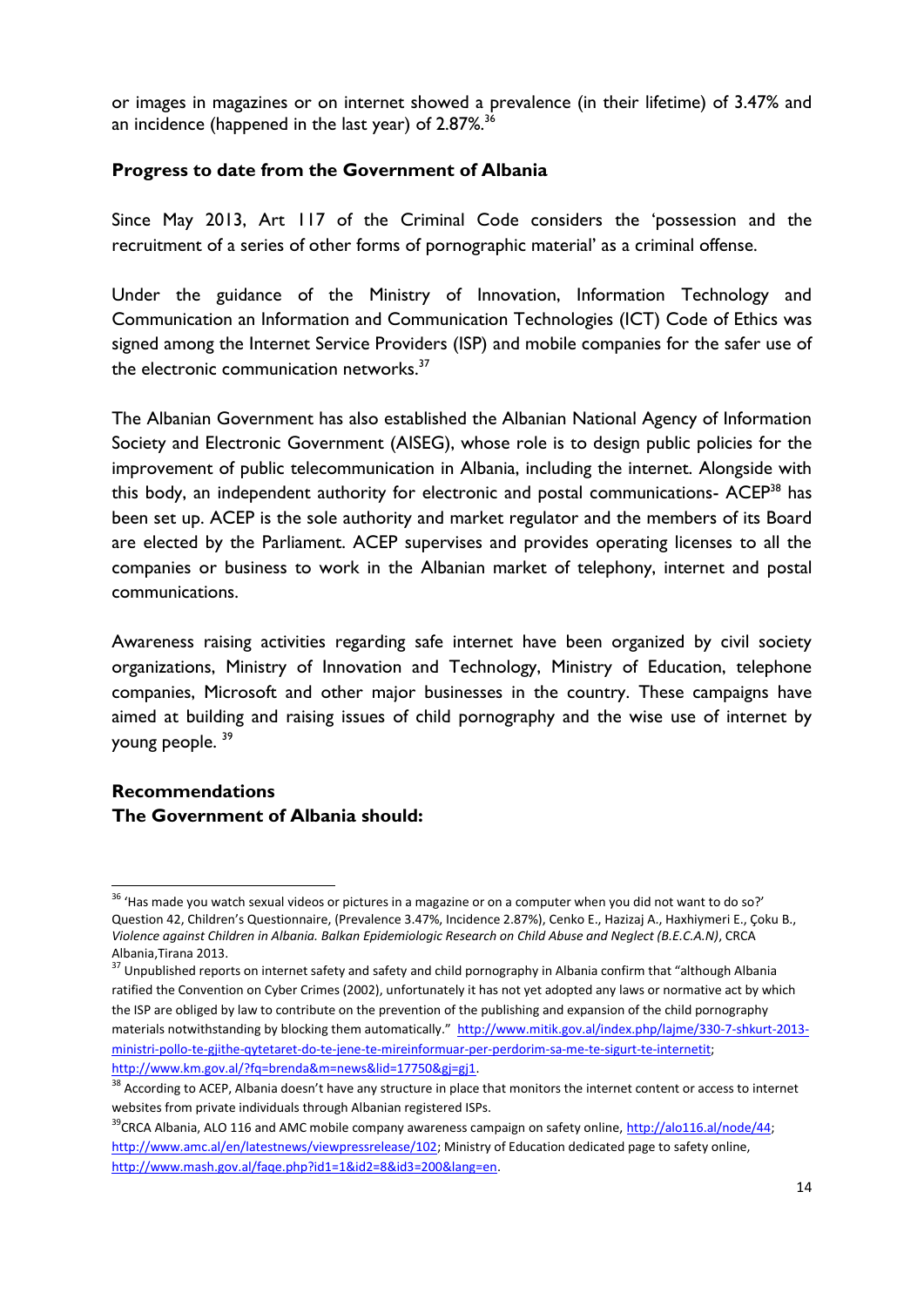- 1. Take all necessary measures in the drafting and passing of the Children's Code of Albania, including a National Register of Sexual Crimes. The aim of the Children's Code is to protect children from any form of exploitation on one hand and to establish a child protection system at national and local level on the other. The need for a Children's Code is further enhanced by the gaps in the legislation and lack of coordination mechanisms in place.
- 2. Strengthen legislation in the area of pornographic content online based on the UK anti-pornography plan model, and establish a National Authority for Internet Safety in Albania responsible for ISP licensing, content checking and implementation of standards of safety for children for harmful content.
- 3. Strengthen the training and enhancement of capacities of justice and law enforcement agencies and undertake national awareness raising and educational campaigns designed for children, parents, educators, drawing on the views of children and possibly in partnership with industry, NGO, and education providers.

# **VII. Juvenile Justice**

**Referring to recommendations 67 (69), 69 (18,**

Since 1995, the juvenile justice system in Albania has undergone a process of continuous reforms until today. Despite all efforts, accused juveniles are prosecuted under special chapters of the Criminal Code and the Code of Criminal Procedures, but there is no comprehensive juvenile justice law<sup>40</sup>. There is only one institution dedicated exclusively for juvenile pre-detainees and detainees located in Kavaja.

The Government of Albania has demonstrated tangible progress in bringing the current juvenile justice system into greater compliance with international law, standards and principles. Interest in reforming the treatment of juvenile detainees and offenders has been motivated mostly by the ongoing process of integration into European institutions. Some of the positive developments noted include the creation of specialized sections for minors in district courts, specialized prosecutors and a specialized police unit. Other notable areas of progress include renovation of existing facilities, elimination of overcrowding, and greater access for juvenile detainees to education, social workers, psychologists and changes of attitudes of correctional staff according to the best interests of the child principle. Furthermore, the General Directorate of Probation Services was established in 2009 and has monitored around 800 juveniles throughout Albania.

Nonetheless, important challenges remain.

1

- There is no comprehensive juvenile justice law or strategy in place.

<sup>&</sup>lt;sup>40</sup> A National Strategy for Child Friendly Justice was drafted in 2011 but yet not finalized.